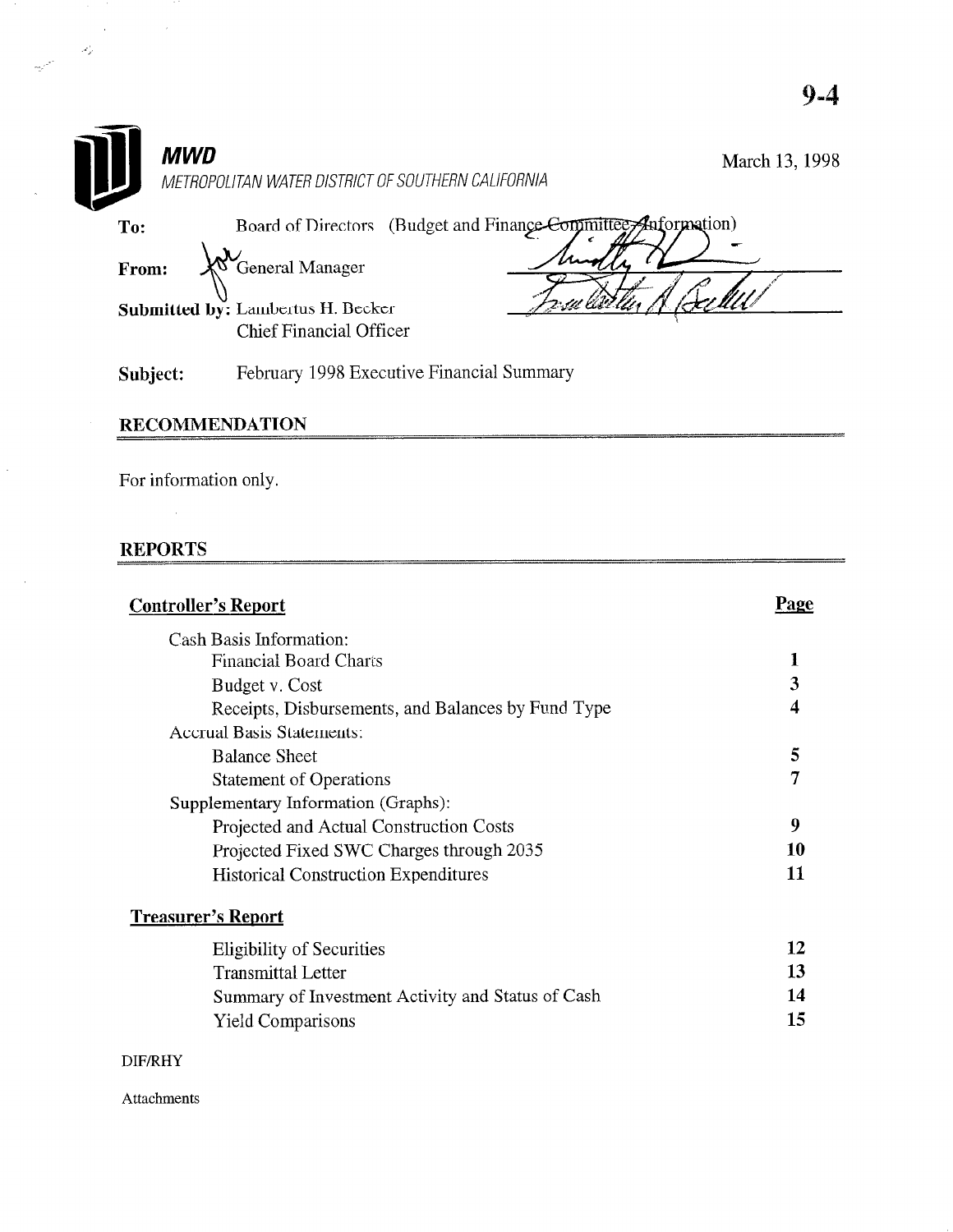### **Receipt Comparisons Budget VS Actual Fiscal Year 1997-1998**

Finance & Bus. Services Div. March 13, 1998



**Expenditure Comparisons Budget VS Actual Fiscal Year 1997-1998** 

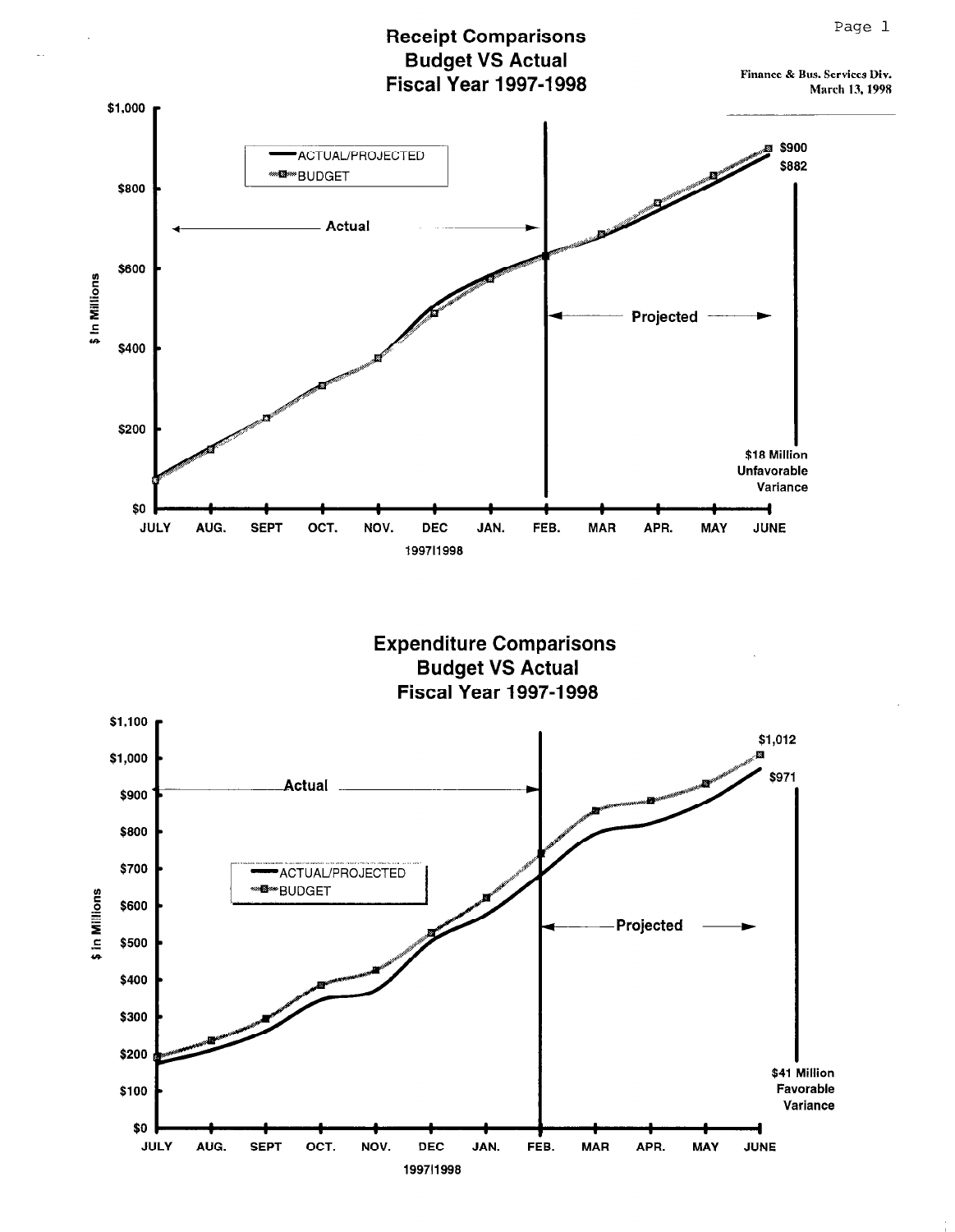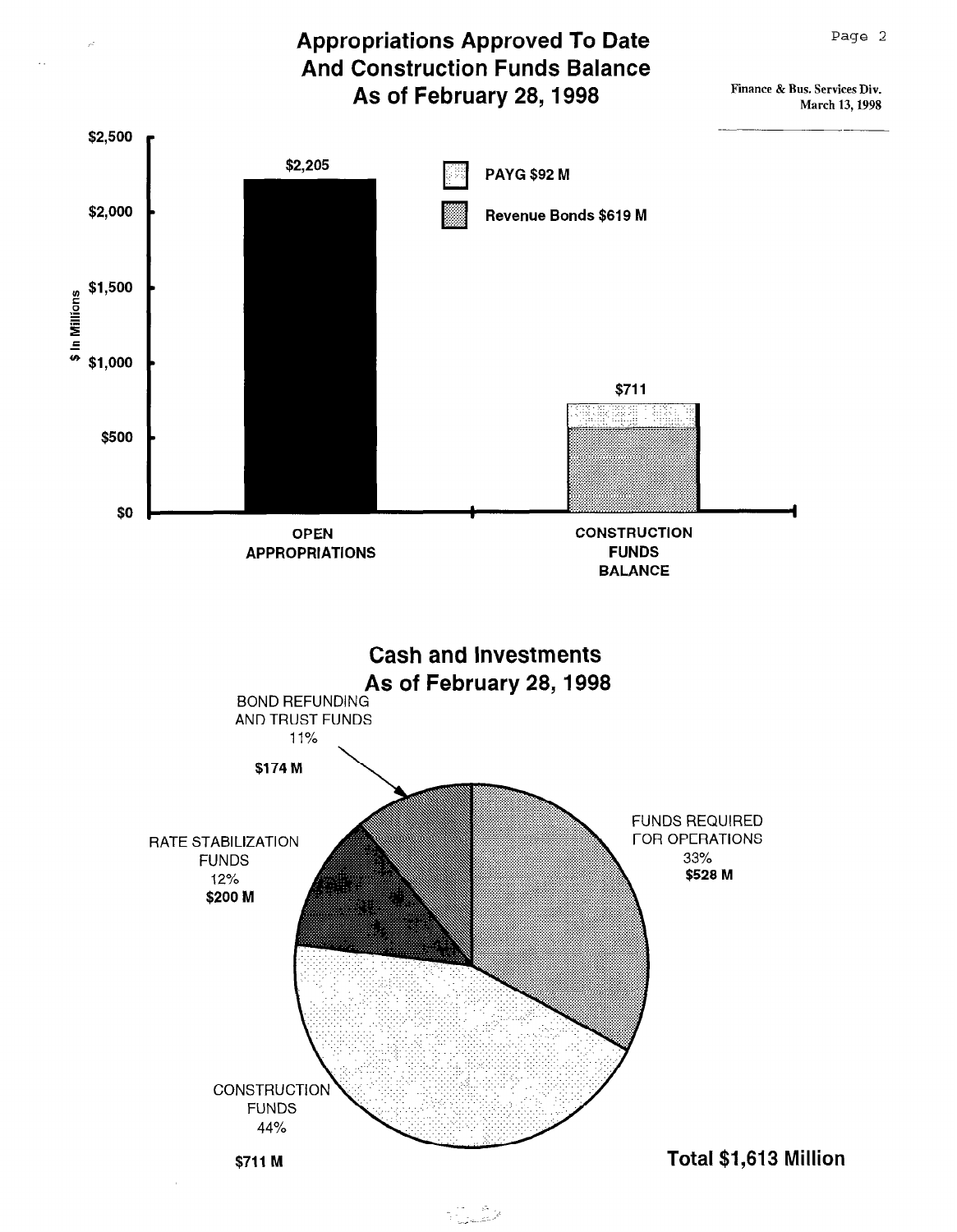#### **BUDGET VS. COST REPORT**  $\ddot{\phantom{a}}$ JULY 1, 1997 to FEBRUARY 28, 1998 **CASH BASIS**

(\$ in Thousands)

Finance & Bus. Services Div.

 $\overline{a}$ 

March 13, 1998  $\overline{\phantom{a}}$ 

| FISCAL YEAR 1997-98                                                   |          | <b>ANNUAL</b><br><b>BUDGET</b>       |             | . BUDGET<br><b>THROUGH</b><br>Feb. 1998 |          | <b>ACTUAL</b><br><b>THROUGH</b><br>Feb. 1998 |          | <b>VARIANCE</b><br><b>DOLLARS</b> | <b>PERCENT</b> | (4)<br>X-REF. |
|-----------------------------------------------------------------------|----------|--------------------------------------|-------------|-----------------------------------------|----------|----------------------------------------------|----------|-----------------------------------|----------------|---------------|
| SOURCES OF FUNDS                                                      |          |                                      |             |                                         |          |                                              |          |                                   |                |               |
| <b>RECEIPTS</b>                                                       |          |                                      |             |                                         |          |                                              |          |                                   |                |               |
| <b>WATER SALES</b>                                                    | s        | 676,600                              | \$          | 492,900 \$                              |          | 493.558                                      | IS.      | 658                               | 0.1%           |               |
| <b>TAXES</b>                                                          | s        | 84,272                               | \$          | 51,139 \$                               |          | 53.647                                       | \$       | 2,508                             | 4.9%           |               |
| READINESS-TO-SERVE CHARGES                                            | \$       | 76,050                               | \$          | $43,538$ \$                             |          | 46,839                                       | s        | 3.301                             | 7.6%           |               |
| INTEREST ON INVESTMENTS                                               | \$       | 44,277 \$                            |             | $30,230$ \$                             |          | 30.137                                       | \$       | (93)                              | $-0.3%$        |               |
| POWER RECOVERY AND MISCELLANEOUS                                      | \$       | 15,684                               | \$          | $11,327$ \$                             |          | 11,405                                       | s        | (422)                             | $-3.6%$        |               |
| <b>BUSINESS DEVELOPMENT</b>                                           | \$       | $3,545$ \$                           |             | $2.252$ \$                              |          | 75                                           | \$       | (2, 177)                          | -96.7%         |               |
| TOTAL RECEIPTS                                                        | \$       | 900.428                              | s           | 631,886                                 | \$       | 635,661                                      | \$       | 3,775                             | 0.6%           |               |
| USE OF STABILIZATION FUNDS (1)                                        | \$       | 72,965                               |             |                                         |          |                                              |          |                                   | ۰              |               |
| USE OF PRIOR YEAR PAYG FUNDS<br>USE OF DEBT PROCEEDS FOR CONSTRUCTION | \$       | 50,000<br>496,834                    | s<br>s.     | 50,000<br>327,843                       | \$<br>\$ | 50,000<br>261,635                            | s<br>\$  |                                   | $-20.2%$       |               |
|                                                                       |          |                                      |             |                                         |          |                                              |          | (66, 208)                         |                |               |
| TOTAL SOURCES OF FUNDS                                                | s.       | 1,520,218 \$1,009,728                |             |                                         | \$       | 947,296                                      | \$       | (62, 432)                         | $-6.2%$        |               |
| USES OF FUNDS                                                         |          |                                      |             |                                         |          |                                              |          |                                   |                |               |
| <b>EXPENDITURES</b>                                                   |          |                                      |             |                                         |          |                                              |          |                                   |                |               |
| STATE WATER CONTRACT                                                  | \$       | 288,320                              | - 5         | 240,598 \$                              |          | 220,996                                      | s        | 19.602                            | 8.1%           |               |
| WATER TRANSFERS \ OPTIONS                                             | \$       | 21,800                               | - 5         | 18,816 \$                               |          | 18,816                                       | s        |                                   | ۰              |               |
| COLORADO RIVER SUPPLIES                                               | \$       | 28,691                               | \$          | 20,511                                  | \$       | 21.666                                       | \$       | (1, 155)                          | $-5.6%$        |               |
| MWD CAPITAL CONSTRUCTION FINANCING PROGRAM                            |          |                                      |             |                                         |          |                                              |          |                                   |                |               |
| DEBT SERVICE                                                          | \$<br>\$ | $204,571$ \$<br>140,000              |             | 142,760 \$<br>$92,397$ \$               |          | 138,572<br>72,883                            | \$<br>\$ | 4.188                             | 2.9%           |               |
| PAYG FUND CONSTRUCTION<br>HEADQUARTERS BUILDING & OTHER (2)           | \$       | 54.437                               | - \$<br>- 5 | 36,291                                  | \$       | 35,134                                       | \$       | 19.514<br>1,157                   | 21.1%<br>3.2%  |               |
| MWD O&M and OPERATING EQUIPMENT                                       | s        | 223,616                              | - 5         | 144,502 \$                              |          | 134,926                                      | s        | 9.576                             | 6.6%           |               |
| <b>BUSINESS DEVELOPMENT</b>                                           |          | 3,255                                |             | $2,067$ \$                              |          | 140                                          | \$       | 1,927                             | 93.2%          |               |
| PERS UNFUNDED LIABILITY PAYMENT                                       | \$.      | 32,000 S                             |             | $32,000$ \$                             |          | 31,332                                       | s        | 668                               | 2.1%           |               |
| LOCAL RESOURCES PROGRAM - NET                                         | \$       | $15,193$ \$                          |             | $3,665$ \$                              |          | 9,881                                        | s        | (1, 216)                          | $-14.0%$       |               |
| <b>SUBTOTAL</b>                                                       |          | $$1.011.883$ $$738,609$ $$$          |             |                                         |          | 684,346                                      | \$       | 54,263                            |                |               |
| DEBT-FINANCED CONSTRUCTION EXPENDITURES                               | \$.      |                                      |             | 496,834 \$ 327,843 \$ 261,635           |          |                                              | \$       | 66,208                            | 20.2%          |               |
| TOTAL EXPENDITURES                                                    |          | $$1,508,717$ $$1,066,452$ \$         |             |                                         |          | 945,981                                      |          | \$ 120,471                        | 11.3%          |               |
| WATER TRANSFER DEPOSITS (3)                                           | \$       | 2,200                                |             |                                         |          |                                              |          |                                   | ٠              |               |
| ADJUSTMENTS IN RESERVES (1)                                           | \$.      | 9,301                                |             | $\blacksquare$                          |          |                                              |          |                                   | ۰              |               |
| TOTAL USE OF FUNDS                                                    |          | $$1,520,218$ $$1,066,452$ $$945,981$ |             |                                         |          |                                              |          | \$ 120,471                        | 11.3%          |               |
| Net Sources / (Uses) of Funds                                         | \$       |                                      |             | $0$ \$ (56,723) \$                      |          | $1,315$   \$                                 |          | 58,038                            | ٠              |               |

Note. Trust Account Transactions are not reflected in this report, Minor differences are due to rounding.

(1) Actual amounts to be determined at end of fiscal year.

(2) Other includes cash activity in the General Fund for reimbursable projects.

(3) Deposit to the Water Transfer Fund during the fiscal year net of expenditures.

(4) Variance explanations will be provided at the end of the third quarter of this fiscal year.

Page 3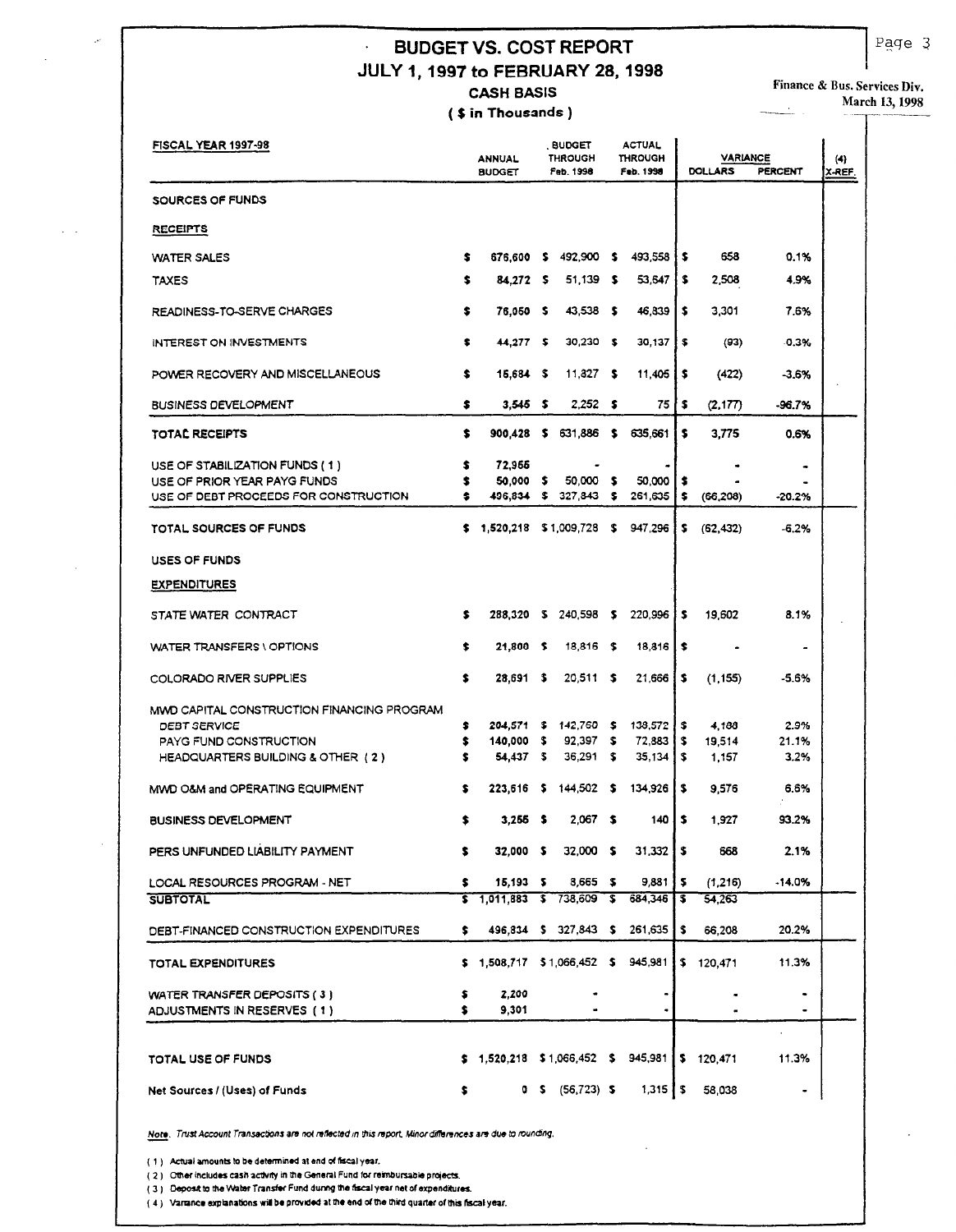$\lambda$ 

#### STATEMENT OF RECEIPTS, DISBURSEMENTS AND BALANCES JULY 1, 1997 THROUGH FEBRUARY 28, 1998 (\$ in Thousands)

 $\sim 10^{-1}$ 

|                                                                 |                        |                                  |                                       | <b>DEBT</b>                    | <b>RATE</b>                          |                                     | <b>REVOLVING</b>                    | <b>REVENUE BOND</b>                 | <b>COMMERCIAL</b>                        |                              |
|-----------------------------------------------------------------|------------------------|----------------------------------|---------------------------------------|--------------------------------|--------------------------------------|-------------------------------------|-------------------------------------|-------------------------------------|------------------------------------------|------------------------------|
|                                                                 | <b>TOTAL ALL FUNDS</b> | <b>OPERATING</b><br><b>FUNDS</b> | <b>STATE CONTRACT</b><br><b>FUNDS</b> | <b>SERVICE</b><br><b>FUNDS</b> | <b>STABILIZATION</b><br><b>FUNDS</b> | <b>PAY-AS-YOU</b><br><b>GO FUND</b> | <b>CONSTRUCTION</b><br><b>FUNDS</b> | <b>CONSTRUCTION</b><br><b>FUNDS</b> | <b>PAPER NOTE</b><br><b>CONSTRUCTION</b> | <b>OTHER</b><br><b>FUNDS</b> |
|                                                                 |                        |                                  |                                       |                                |                                      |                                     |                                     |                                     |                                          |                              |
| <b>CASH AND INVESTMENT</b><br><b>BALANCES - START OF PERIOD</b> | 1.197,542 \$<br>\$     | 318,730                          | -\$<br>69,593                         | \$<br>126,161                  | -S<br>200,000                        | 159,118 \$<br>\$                    |                                     | 146,535 \$<br>\$                    | \$                                       | 177,405                      |
| <b>RECEIPTS</b>                                                 |                        |                                  |                                       |                                |                                      |                                     |                                     |                                     |                                          |                              |
| <b>Net Tax Collections</b>                                      | 53,647                 | $\Omega$                         | 22,069                                | 31,578                         | $\Omega$                             | 0                                   | $\Omega$                            | $\Omega$                            | $\Omega$                                 | 0                            |
| <b>Water Sales</b>                                              | 507,149                | 507,149                          | 0                                     | 0                              | $\Omega$                             | $\Omega$                            | ∩                                   | $\Omega$                            | $\Omega$                                 | $\Omega$                     |
| Readiness-To-Serve (WSC)                                        | 46,839                 | 46,839                           | 0                                     | $\Omega$                       | $\Omega$                             | $\circ$                             | 0                                   | $\Omega$                            |                                          | $^{\circ}$                   |
| <b>Power Recoveries</b>                                         | 9,153                  | 9,153                            | $\Omega$                              | $\Omega$                       | $\Omega$                             | $\Omega$                            |                                     | $\Omega$                            | $\Omega$                                 | $\Omega$                     |
| Interest on Investments                                         | 46,133                 | 12,382                           | 1,961                                 | 3,116                          | 7,715                                | 4,905                               | $\Omega$                            | 3.449                               | 1,190                                    | 11,414                       |
| <b>Debt Proceeds</b>                                            | 730,518                | $\overline{O}$                   | $\circ$                               | 713                            | $\Omega$                             | 0                                   | $\Omega$                            | 629,805                             | 100,000                                  | $\Omega$                     |
| Reimbursements                                                  | 14,489                 | 5,911                            | $\Omega$                              | $\Omega$                       | 0                                    | 3,497                               | $\Omega$                            | 5.002                               | 78                                       | $\circ$                      |
| <b>Other Collections</b>                                        | 2,327                  | 2,327                            | $\Omega$                              | $\Omega$                       | $\circ$                              | $\Omega$                            | $\Omega$                            | $\Omega$                            | $\Omega$                                 | $\circ$                      |
| <b>TOTAL RECEIPTS</b>                                           | 1,410,255              | 583,761                          | 24,030                                | 35,407                         | 7.715                                | 8,403                               | $\Omega$                            | 638,256                             | 101,269                                  | 11,414                       |
| <b>INTER-FUND TRANSACTIONS</b><br><b>Inter-Fund Transfers</b>   | 0                      | (154, 915)                       | 65,000                                | 104,096                        | (7,761)                              | 1,000                               | $\overline{0}$                      | $\circ$                             | $\circ$                                  | (7,420)                      |
| TOTAL INTER-FUND TRANSACTIONS                                   | $\mathsf O$            | (154, 915)                       | 65,000                                | 104,096                        | (7, 761)                             | 1,000                               | $\circ$                             | $\circ$                             | $\circ$                                  | (7, 420)                     |
| <b>DISBURSEMENTS - NET</b>                                      |                        |                                  |                                       |                                |                                      |                                     |                                     |                                     |                                          |                              |
| <b>Operations &amp; Maintenance</b>                             | 159,353                | 159,353                          | $\overline{0}$                        | $\circ$                        | 0                                    | 0                                   | $\Omega$                            | $\circ$                             | $\circ$                                  | $\mathbf{0}$                 |
| <b>Operating Equipment</b>                                      | 4,182                  | 4,182                            | $\Omega$                              | $\Omega$                       | $\Omega$                             | $\circ$                             | $\Omega$                            | $\Omega$                            | $\Omega$                                 | $\circ$                      |
| <b>Operating Supplies Inventory</b>                             | (13)                   | (13)                             | $\Omega$                              | $\Omega$                       | $\Omega$                             | $\Omega$                            | O                                   | $\Omega$                            | $\Omega$                                 | $\Omega$                     |
| <b>Undistributed Payroll (Net)</b>                              | 37,723                 | 37,723                           | $\Omega$                              | $\Omega$                       | $\Omega$                             | $\Omega$                            | Ω                                   | $\Omega$                            | $\Omega$                                 | $\Omega$                     |
| Construction                                                    | 382,281                | 39,186                           | $\Omega$                              | $\Omega$                       | 0                                    | 76,380                              | O                                   | 165,446                             | 101,269                                  | $\theta$                     |
| <b>DWR - Capital Payments</b>                                   | 133,009                | $\Omega$                         | 133,009                               | $\Omega$                       | $\Omega$                             | $\mathbf 0$                         | O                                   | $\Omega$                            | $\Omega$                                 | $\Omega$                     |
| DWR - Minimum O&M                                               | 70,968                 | 70,968                           | $\Omega$                              | $\Omega$                       | $\Omega$                             | $\Omega$                            | Ó                                   | $\Omega$                            | $\Omega$                                 | $\Omega$                     |
| <b>Off Aqueduct Facilities</b>                                  | 39,463                 | 19,654                           | 19,809                                | $\Omega$                       | $\Omega$                             | $\Omega$                            | 0<br>Ŏ                              | C<br>$\Omega$                       | $\Omega$<br>$\Omega$                     | $\Omega$<br>$\Omega$         |
| <b>CRA - Power</b>                                              | 14,371                 | 14,371                           | 0                                     | $\Omega$<br>$\Omega$           | $\Omega$<br>$\Omega$                 | $\Omega$<br>$\Omega$                | O                                   | $\mathcal{C}$                       | $\Omega$                                 | $\circ$                      |
| <b>SWC - Variable Power</b><br><b>SWC</b> - Credit              | 5,225                  | 5,225<br>(14, 192)               | $\Omega$                              | $\Omega$                       | $\Omega$                             | $\Omega$                            | Ó                                   | $\mathcal{C}$                       | $\Omega$                                 | $\Omega$                     |
| DWR - Water Bank/Transfer/Options                               | (27, 669)<br>18,816    | 18,816                           | (13, 477)<br>$\Omega$                 | $\Omega$                       | $\Omega$                             | $\Omega$                            | O                                   | $\Omega$                            | $\Omega$                                 | $\Omega$                     |
| To MWDOC - Allen-McColloch Ppl                                  | $\Omega$               | $\Omega$                         | $\Omega$                              | $\Omega$                       | $\Omega$                             | $\Omega$                            | $\Omega$                            | $\Omega$                            | $\Omega$                                 | $\Omega$                     |
| Debt Service on MWD Bonds                                       | 142,479                | $\Omega$                         | $\Omega$                              | 138,572                        | $\Omega$                             | $\Omega$                            | 0                                   | $\Omega$                            | $\Omega$                                 | 3,907                        |
| Arbitrage Rebate Tax to IRS                                     | $\circ$                | $\Omega$                         | $\Omega$                              | $\Omega$                       | $\Omega$                             | $\mathbf 0$                         | 0                                   | $\Omega$                            | $\Omega$                                 | $\theta$                     |
| Net Book Gain/Loss on Investment                                | (56)                   | (26)                             | $\circ$                               | (3)                            | (12)                                 | (6)                                 | 0                                   | $\Omega$                            | $\circ$                                  | (9)                          |
| <b>TOTAL DISBURSEMENTS</b>                                      | 980,131                | 355,247                          | 139,340                               | 138,570                        | (12)                                 | 76,373                              | 0                                   | 165,446                             | 101,269                                  | 3,898                        |
| TRANSFERS TO ESCROW BANK ACCOUNT                                | $\Omega$               | $\Omega$                         | $\circ$                               | $\Omega$                       | $\mathbf 0$                          | $\circ$                             | 0                                   | $\Omega$                            | $\circ$                                  | $\Omega$                     |
| TRUST ACCT TRANSACTIONS <net></net>                             | (14,062)               | (9,890)                          | $\Omega$                              | (553)                          | $\circ$                              | $\Omega$                            | $\Omega$                            | $\Omega$                            | $\circ$                                  | (3,618)                      |
| <b>CASH AND INVESTMENT</b><br><b>BALANCES - END OF PERIOD</b>   | 1,613,604 \$<br>\$     | 382,439 \$                       | 19,283                                | $126.541$ \$<br>\$             | 199,966                              | S.<br>92,148                        | -\$                                 | $619,344$ \$<br>\$                  |                                          | 173,883<br>\$                |

Note: Due to rounding, detail and subtotals may not foot or crossfoot to subtotals and total.

 $\sim$   $-$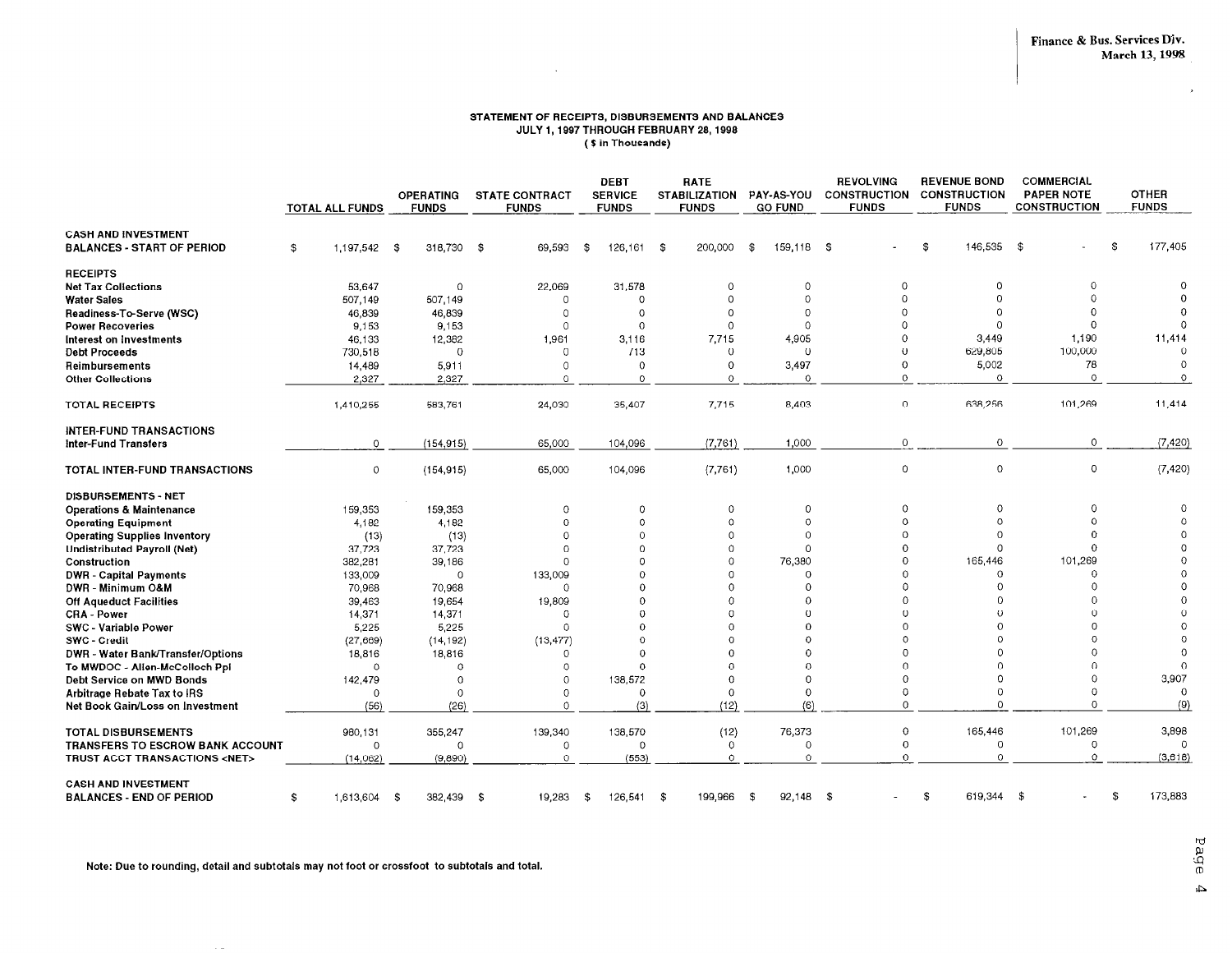$\hat{\mathcal{A}}$ 

 $\overline{a}$ 

| Finance & Bus. Services Div.<br>March 13, 1998     | <b>ASSETS</b><br>(\$ in Thousands) |             |
|----------------------------------------------------|------------------------------------|-------------|
|                                                    |                                    |             |
| CASH AND INVESTMENTS                               |                                    |             |
| Operating, Construction and Other                  |                                    | \$1,463,288 |
| Held for Crossover Refunding Bonds                 |                                    | 138,202     |
| <b>Held for Future Desalination Facilities</b>     |                                    | 12,114      |
| <b>Total Cash and Investments</b>                  |                                    | 1,613,604   |
| <b>ACCOUNTS RECEIVABLE</b>                         |                                    |             |
| <b>Tax Assessments</b>                             |                                    | 34,034      |
| <b>Annexation Charges</b>                          |                                    | 17,229      |
| <b>Water Sales</b>                                 |                                    | 63,516      |
| Readiness-To-Serve (WSC)                           |                                    | 32,577      |
| Power Recoveries                                   |                                    | 434         |
| Interest Accrued on Investments                    |                                    | 29,966      |
| Notes Receivable                                   |                                    | 408         |
| Sundry                                             |                                    | (1, 565)    |
| <b>Total Accounts Receivable</b>                   |                                    | 176,600     |
| <b>INVENTORIES</b>                                 |                                    | 16,193      |
| OTHER ASSETS                                       |                                    |             |
| Deferred Charges                                   |                                    | 241,107     |
| Feasibility Studies, Reimbursables, etc.           |                                    | 10,441      |
| Construction & Right of Way Deposits               |                                    | 2,791       |
| <b>Total Other Assets</b>                          |                                    | 254,339     |
| PROPERTY, PLANT AND EQUIPMENT                      |                                    |             |
| Land, Easements & Right of Way                     |                                    | 432,718     |
| <b>Completed Features</b>                          |                                    | 1,951,700   |
| Work in Progress                                   |                                    | 2,169,437   |
| Less: Allowance for Depreciation                   |                                    | (543, 925)  |
| Total Comp. Features & WIP Net of Allow. for Depr. |                                    | 3,577,212   |
| Preoperating Costs - Capitalized                   |                                    | 44,595      |
| Less: Portion Amortized                            |                                    | (20, 436)   |
| Total Preoperating Costs Net of Amortization       |                                    | 24,159      |
| Participation Rights - State Fac.                  |                                    | 2,916,354   |
| Less: Portion Amortized                            |                                    | (1,454,603) |
| Total State Fac. Partic. Rts Net of Amort.         |                                    | 1,461,751   |
| Participation Rights - Other Fac.                  |                                    | 179,609     |
| Less: Portion Amortized                            |                                    | (13, 188)   |
| Total Other Fac. Partic. Rts. Net of Amort.        |                                    | 166,421     |
| Major Operating Equipment                          |                                    | 91,185      |
| Less: Allowance for Depreciation                   |                                    | (67, 851)   |
|                                                    |                                    | 00.00       |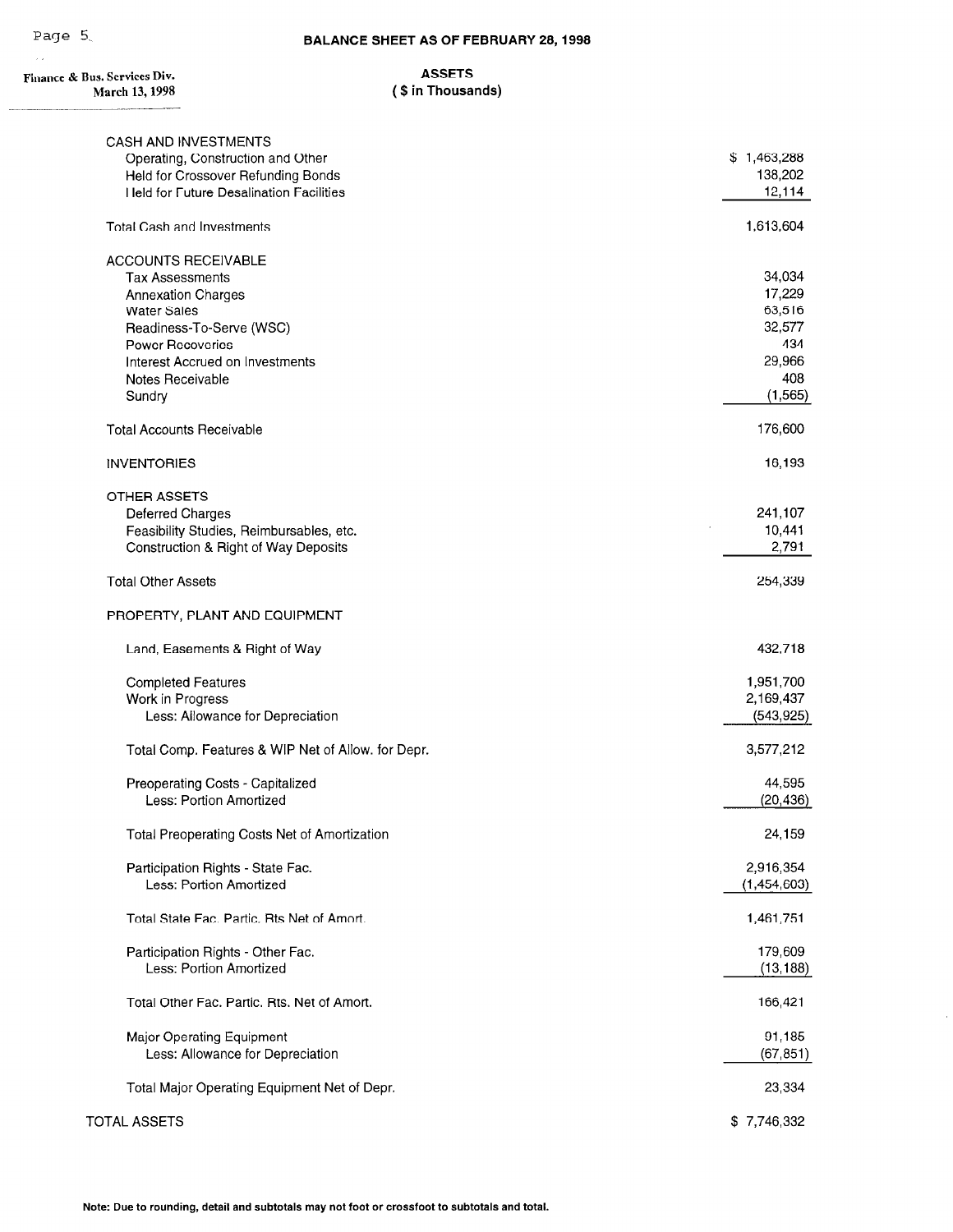$\overline{\phantom{a}}$ 

## LIABILITIES AND EQUITY<br>
(\$ in Thousands) Finance & Bus. Services Div.<br>
March 13, 1998

## (\$ in Thousands)

#### ACCOUNTS PAYABLE & ACCRUED EXPENSE

| <b>Commercial Paper Notes</b>                             | \$<br>300,000 |
|-----------------------------------------------------------|---------------|
| Matured Bonds & Coupon not                                |               |
| Presented for Payments                                    | 455           |
| Bond Int. Accrued but not Due                             | 46,066        |
| Accrued Prem. on Called Bonds                             | (65)          |
|                                                           |               |
| <b>Total Bonds</b>                                        | 46,456        |
| Participation Rights - State Facilities                   | 118,272       |
| State Variable and Minimum OMP&R                          | 123,569       |
| Services, Material, etc.                                  | 17,258        |
| <b>Compensated Absences</b>                               | 23,363        |
| <b>Trust Funds</b>                                        | 19,921        |
| <b>Customer Deposits</b>                                  | 4,926         |
| Total Accounts Payable & Accrued Expense                  | 653,764       |
| <b>DEFERRED INCOME</b>                                    |               |
| Deferred Readiness-To-Serve (WSC)                         | 25,350        |
| <b>Deferred Water Sales</b>                               | 858           |
| Deferred Tax Levies - Current Year                        | 27,100        |
| PERS Employer's Credits                                   | 14,120        |
| Deferred Interest                                         | 0             |
| Deferred Water Bank Sales                                 | 0             |
| <b>Total Deferred Income</b>                              | 67,428        |
| LONG TERM OBLIGATIONS                                     |               |
| Bonds & Notes Payable:                                    |               |
| 1966/69 G.O. Bonds                                        | 396,065       |
| * G.O. Refunding Bonds.                                   | 181,469       |
| Revenue Bonds                                             | 1,745,280     |
| * Revenue Refunding Bonds                                 | 583,098       |
| <b>Crossover Refunding Bonds</b>                          | 138,085       |
| Total Bonds & Notes Payable                               | 3,043,997     |
| Other Long Term Obligations:                              |               |
| Due to MWDOC - Allen-McColloch Pipeline                   | 31,826        |
| Unamortized Bond Premium                                  | 2,212         |
| Unamortized Bond Discount                                 | (60, 446)     |
| Employees' Deferred Compensation Payable                  | 35,451        |
| Obligation for Off-Aqueduct Power Facilities              | 126,760       |
| Interest to Be Rebated to IRS                             | 737           |
| Obligation for Iron Mountain Landfill Closure             | 1,945         |
| Total Other Long Term Obligations                         | 138,485       |
| <b>EQUITY</b>                                             |               |
|                                                           |               |
| Contributions                                             | 35,880        |
| <b>Annexation Commitments</b>                             | 375,154       |
| <b>Other Retained Earnings</b><br><b>Estimated Income</b> | 3,217,455     |
|                                                           | 214,169       |
| <b>Total Equity</b>                                       | 3,842,658     |
| TOTAL LIABILITIES AND EQUITY                              | \$7,746,332   |

\* Net of Deferred Loss on Early Retirement of Debt. \$2,506 & \$19,587 respectively. Note: Due to rounding, detail and subtotals may not foot or crossfoot to subtotals and total.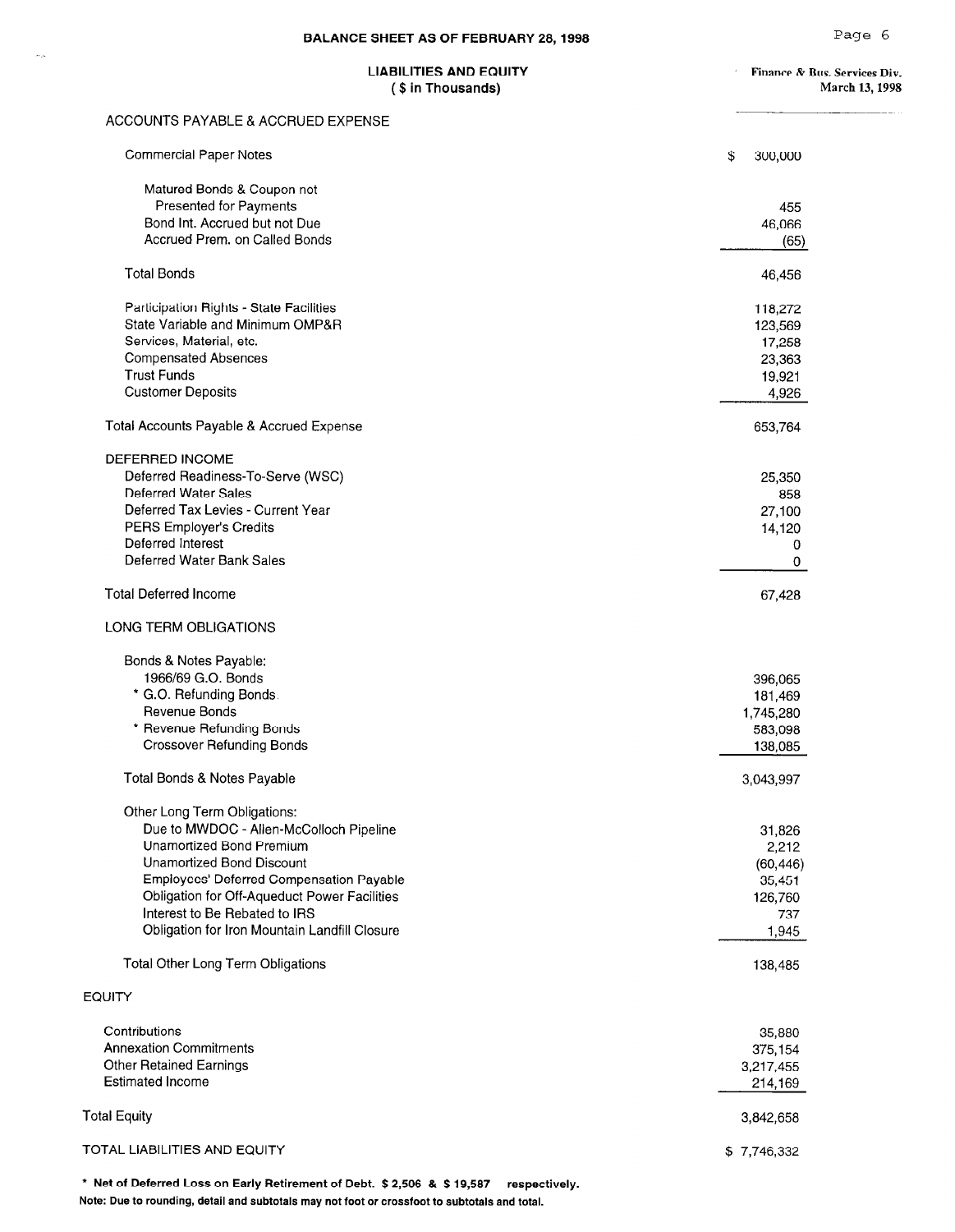#### STATEMENT OF OPERATIONS

Finance & Bus. Services Div. March 13,1998  $\bar{z}$ 

 $\overline{a}$ 

### FISCAL YEAR THROUGH FEBRUARY 28,1998 ( \$, Acre Feet and kWh in Thousands)

| <b>GROSS OPERATING INCOME</b>                                                  |                              |           |               |
|--------------------------------------------------------------------------------|------------------------------|-----------|---------------|
| <b>Water Sales:</b>                                                            | Acre Feet                    |           |               |
| Treated                                                                        | 765                          | \$316,610 |               |
| Untreated                                                                      | 363                          | 112,658   |               |
| <b>Reclaimed Water</b>                                                         | 40                           | 9,902     |               |
|                                                                                | 1,167                        | 439,170   |               |
| Readiness-To-Serve (WSC)                                                       |                              | 50,700    |               |
| Connection Maintenance Charge                                                  |                              | 1,957     |               |
| <b>Power Recoveries</b>                                                        | 174,138 kWh<br>$\mathcal{Y}$ | 7,834     |               |
| <b>Business Development</b>                                                    |                              | 75        | \$<br>499,735 |
|                                                                                |                              |           |               |
| <b>OPERATION AND MAINTENANCE</b>                                               |                              |           |               |
| Operations                                                                     |                              | 133,218   |               |
| Power and Water Costs                                                          |                              | 134,924   |               |
| <b>Business Development</b>                                                    |                              | 140       | 268,281       |
|                                                                                |                              |           |               |
| Operating Income before Amort. & Depr.                                         |                              |           | 231,454       |
|                                                                                |                              |           |               |
| Amort. of Participation Rights                                                 |                              | 49,799    |               |
| Depreciation, Plant                                                            |                              | 29,391    | 79,190        |
|                                                                                |                              |           |               |
| Operating Income                                                               |                              |           | 152,264       |
|                                                                                |                              |           |               |
| <b>OTHER INCOME</b>                                                            |                              |           |               |
| <b>Net Tax Revenues</b>                                                        |                              | 53,375    |               |
| Interest Earned on Investments                                                 |                              | 51,639    |               |
| <b>Current Interest Levies - Annexation Commitments</b>                        |                              | 770       |               |
| <b>Property Rentals</b>                                                        |                              | 404       |               |
| Gain on Land Sales                                                             |                              | 7         |               |
| Earnings on Escrow Accounts                                                    |                              |           |               |
| <b>Sundry Revenues</b>                                                         |                              | 272       | 106,467       |
|                                                                                |                              |           |               |
| <b>INTEREST AND OTHER EXPENSE</b>                                              |                              |           |               |
| <b>Bond Interest Expense</b>                                                   |                              | 59,090    |               |
| Adjustment for OAPF obligation                                                 |                              |           |               |
| Arbitrage Rebate Tax                                                           |                              |           |               |
| <b>Sundry Expense</b>                                                          |                              | 67        | 59,157        |
|                                                                                |                              |           |               |
| Income before Annex Inc. & Prior Years' Adjust                                 |                              |           | 199,574       |
| <b>ANNEXATION INCOME</b>                                                       |                              |           |               |
|                                                                                |                              |           |               |
| Levies for Uncapitalized Annexation - Principal<br>New Annexations - Principal |                              | 2         |               |
|                                                                                |                              | 31        | 33            |
| ADJUSTMENTS OF PRIOR YEARS' POWER AND WATER COSTS                              |                              |           | 14,562        |
| <b>MEMBER AGENCY DISTRIBUTIONS</b>                                             |                              |           |               |
|                                                                                |                              |           |               |
| <b>NET INCOME</b>                                                              |                              |           | \$<br>214,169 |
|                                                                                |                              |           |               |
|                                                                                |                              |           |               |
| RETAINED EARNINGS AT START OF YEAR                                             |                              |           | \$3,592,609   |
| <b>RETAINED EARNINGS TO DATE</b>                                               |                              |           | \$ 3,806,778  |
|                                                                                |                              |           |               |

\*.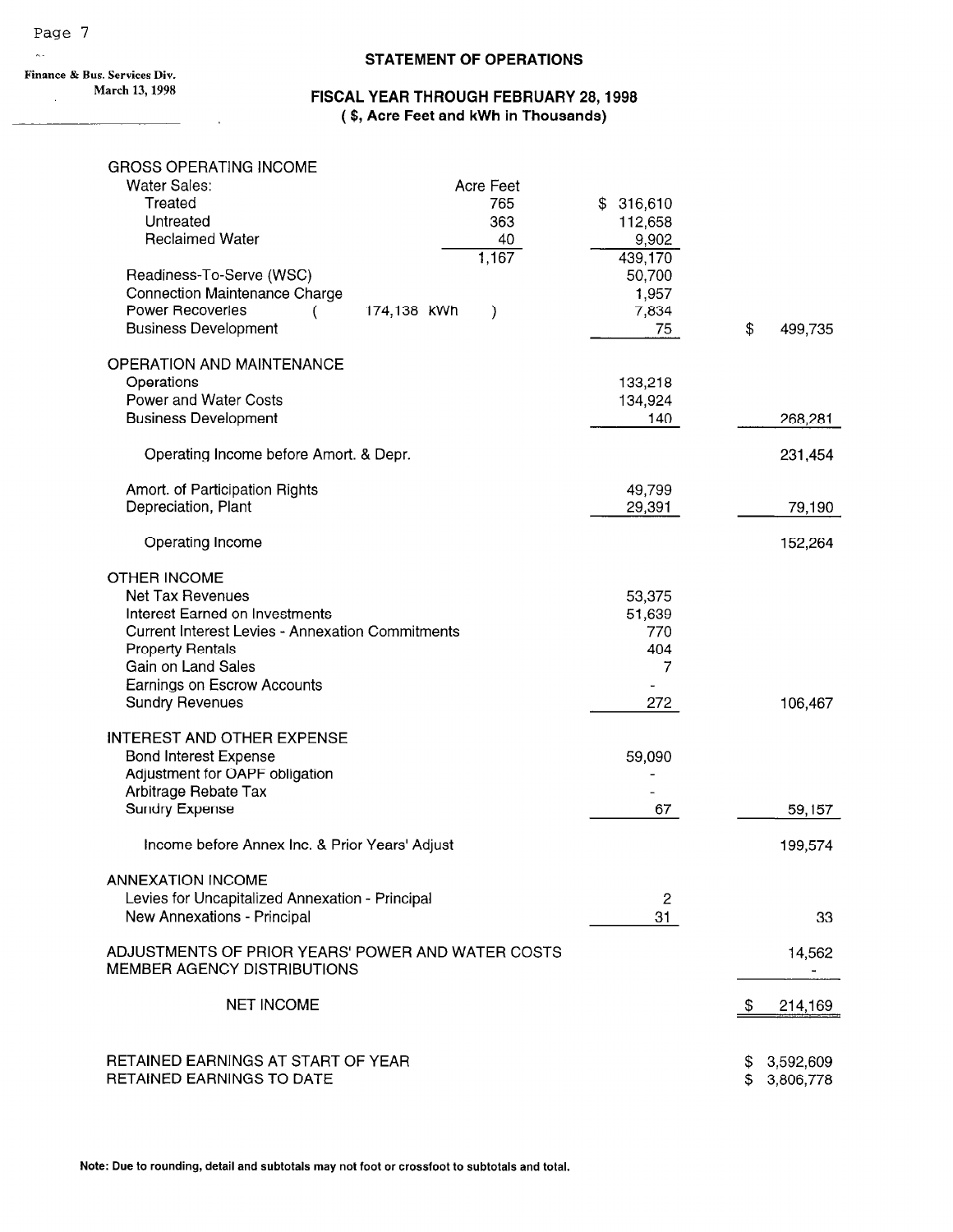#### Page 8

 $\sim$ 

ŧ.

#### $\sim$ . STATEMENT OF OPERATIONS

#### FISCAL YEAR THROUGH FEBRUARY 28,1997 ( \$, Acre Feet and kWh in Thousands)

Finance & Bus. Services Div. March 13,1998

| <b>Water Sales:</b><br><b>Acre Feet</b><br>Treated<br>805<br>\$327,404<br>Untreated<br>278<br>87,449<br><b>Reclaimed Water</b><br>9,135<br>38<br>1,122<br>423,988<br>Readiness-To-Serve (WSC)<br>38,055<br><b>Connection Maintenance Charge</b><br>1,895<br>Power Recoveries<br>210,503 kWh )<br>9,093<br>\$<br>OPERATION AND MAINTENANCE<br>Operations<br>135,395<br>Power and Water Costs<br>112,407<br>247,803<br>Operating Income before Amort. & Depr.<br>Amort. of Participation Rights<br>54,544<br>Depreciation, Plant<br>21,185<br>Operating Income<br><b>OTHER INCOME</b><br>Net Tax Revenues<br>51,872<br>Interest Earned on Investments<br>46,975<br><b>Current Interest Levies - Annexation Commitments</b><br>869<br>354<br><b>Property Rentals</b><br>Gain on Land Sales<br>8,390<br>Earnings on Escrow Accounts<br><b>Sundry Revenues</b><br>253<br>INTEREST AND OTHER EXPENSE<br><b>Bond Interest Expense</b><br>40,942<br>Adjustment for OAPF obligation<br>Arbitrage Rebate Tax<br><b>Sundry Expense</b><br>1,472<br>Income before Annex Inc. & Prior Years' Adjust<br>215,797<br><b>ANNEXATION INCOME</b><br>Levies for Uncapitalized Annexation - Principal<br>$\overline{2}$<br>1,407<br>New Annexations - Principal<br>1,408<br>ADJUSTMENTS OF PRIOR YEARS' POWER AND WATER COSTS<br>MEMBER AGENCY DISTRIBUTIONS<br><b>NET INCOME</b><br>-56<br>RETAINED EARNINGS AT START OF YEAR | <b>GROSS OPERATING INCOME</b>    |  |                            |
|-----------------------------------------------------------------------------------------------------------------------------------------------------------------------------------------------------------------------------------------------------------------------------------------------------------------------------------------------------------------------------------------------------------------------------------------------------------------------------------------------------------------------------------------------------------------------------------------------------------------------------------------------------------------------------------------------------------------------------------------------------------------------------------------------------------------------------------------------------------------------------------------------------------------------------------------------------------------------------------------------------------------------------------------------------------------------------------------------------------------------------------------------------------------------------------------------------------------------------------------------------------------------------------------------------------------------------------------------------------------------------------------------------------|----------------------------------|--|----------------------------|
|                                                                                                                                                                                                                                                                                                                                                                                                                                                                                                                                                                                                                                                                                                                                                                                                                                                                                                                                                                                                                                                                                                                                                                                                                                                                                                                                                                                                           |                                  |  |                            |
|                                                                                                                                                                                                                                                                                                                                                                                                                                                                                                                                                                                                                                                                                                                                                                                                                                                                                                                                                                                                                                                                                                                                                                                                                                                                                                                                                                                                           |                                  |  |                            |
|                                                                                                                                                                                                                                                                                                                                                                                                                                                                                                                                                                                                                                                                                                                                                                                                                                                                                                                                                                                                                                                                                                                                                                                                                                                                                                                                                                                                           |                                  |  |                            |
|                                                                                                                                                                                                                                                                                                                                                                                                                                                                                                                                                                                                                                                                                                                                                                                                                                                                                                                                                                                                                                                                                                                                                                                                                                                                                                                                                                                                           |                                  |  |                            |
|                                                                                                                                                                                                                                                                                                                                                                                                                                                                                                                                                                                                                                                                                                                                                                                                                                                                                                                                                                                                                                                                                                                                                                                                                                                                                                                                                                                                           |                                  |  |                            |
|                                                                                                                                                                                                                                                                                                                                                                                                                                                                                                                                                                                                                                                                                                                                                                                                                                                                                                                                                                                                                                                                                                                                                                                                                                                                                                                                                                                                           |                                  |  |                            |
|                                                                                                                                                                                                                                                                                                                                                                                                                                                                                                                                                                                                                                                                                                                                                                                                                                                                                                                                                                                                                                                                                                                                                                                                                                                                                                                                                                                                           |                                  |  |                            |
|                                                                                                                                                                                                                                                                                                                                                                                                                                                                                                                                                                                                                                                                                                                                                                                                                                                                                                                                                                                                                                                                                                                                                                                                                                                                                                                                                                                                           |                                  |  | 473,031                    |
|                                                                                                                                                                                                                                                                                                                                                                                                                                                                                                                                                                                                                                                                                                                                                                                                                                                                                                                                                                                                                                                                                                                                                                                                                                                                                                                                                                                                           |                                  |  |                            |
|                                                                                                                                                                                                                                                                                                                                                                                                                                                                                                                                                                                                                                                                                                                                                                                                                                                                                                                                                                                                                                                                                                                                                                                                                                                                                                                                                                                                           |                                  |  |                            |
|                                                                                                                                                                                                                                                                                                                                                                                                                                                                                                                                                                                                                                                                                                                                                                                                                                                                                                                                                                                                                                                                                                                                                                                                                                                                                                                                                                                                           |                                  |  |                            |
|                                                                                                                                                                                                                                                                                                                                                                                                                                                                                                                                                                                                                                                                                                                                                                                                                                                                                                                                                                                                                                                                                                                                                                                                                                                                                                                                                                                                           |                                  |  |                            |
|                                                                                                                                                                                                                                                                                                                                                                                                                                                                                                                                                                                                                                                                                                                                                                                                                                                                                                                                                                                                                                                                                                                                                                                                                                                                                                                                                                                                           |                                  |  | 225,228                    |
|                                                                                                                                                                                                                                                                                                                                                                                                                                                                                                                                                                                                                                                                                                                                                                                                                                                                                                                                                                                                                                                                                                                                                                                                                                                                                                                                                                                                           |                                  |  |                            |
|                                                                                                                                                                                                                                                                                                                                                                                                                                                                                                                                                                                                                                                                                                                                                                                                                                                                                                                                                                                                                                                                                                                                                                                                                                                                                                                                                                                                           |                                  |  | 75,729                     |
|                                                                                                                                                                                                                                                                                                                                                                                                                                                                                                                                                                                                                                                                                                                                                                                                                                                                                                                                                                                                                                                                                                                                                                                                                                                                                                                                                                                                           |                                  |  | 149,499                    |
|                                                                                                                                                                                                                                                                                                                                                                                                                                                                                                                                                                                                                                                                                                                                                                                                                                                                                                                                                                                                                                                                                                                                                                                                                                                                                                                                                                                                           |                                  |  |                            |
|                                                                                                                                                                                                                                                                                                                                                                                                                                                                                                                                                                                                                                                                                                                                                                                                                                                                                                                                                                                                                                                                                                                                                                                                                                                                                                                                                                                                           |                                  |  |                            |
|                                                                                                                                                                                                                                                                                                                                                                                                                                                                                                                                                                                                                                                                                                                                                                                                                                                                                                                                                                                                                                                                                                                                                                                                                                                                                                                                                                                                           |                                  |  |                            |
|                                                                                                                                                                                                                                                                                                                                                                                                                                                                                                                                                                                                                                                                                                                                                                                                                                                                                                                                                                                                                                                                                                                                                                                                                                                                                                                                                                                                           |                                  |  |                            |
|                                                                                                                                                                                                                                                                                                                                                                                                                                                                                                                                                                                                                                                                                                                                                                                                                                                                                                                                                                                                                                                                                                                                                                                                                                                                                                                                                                                                           |                                  |  |                            |
|                                                                                                                                                                                                                                                                                                                                                                                                                                                                                                                                                                                                                                                                                                                                                                                                                                                                                                                                                                                                                                                                                                                                                                                                                                                                                                                                                                                                           |                                  |  |                            |
|                                                                                                                                                                                                                                                                                                                                                                                                                                                                                                                                                                                                                                                                                                                                                                                                                                                                                                                                                                                                                                                                                                                                                                                                                                                                                                                                                                                                           |                                  |  |                            |
|                                                                                                                                                                                                                                                                                                                                                                                                                                                                                                                                                                                                                                                                                                                                                                                                                                                                                                                                                                                                                                                                                                                                                                                                                                                                                                                                                                                                           |                                  |  | 108,712                    |
|                                                                                                                                                                                                                                                                                                                                                                                                                                                                                                                                                                                                                                                                                                                                                                                                                                                                                                                                                                                                                                                                                                                                                                                                                                                                                                                                                                                                           |                                  |  |                            |
|                                                                                                                                                                                                                                                                                                                                                                                                                                                                                                                                                                                                                                                                                                                                                                                                                                                                                                                                                                                                                                                                                                                                                                                                                                                                                                                                                                                                           |                                  |  |                            |
|                                                                                                                                                                                                                                                                                                                                                                                                                                                                                                                                                                                                                                                                                                                                                                                                                                                                                                                                                                                                                                                                                                                                                                                                                                                                                                                                                                                                           |                                  |  |                            |
|                                                                                                                                                                                                                                                                                                                                                                                                                                                                                                                                                                                                                                                                                                                                                                                                                                                                                                                                                                                                                                                                                                                                                                                                                                                                                                                                                                                                           |                                  |  |                            |
|                                                                                                                                                                                                                                                                                                                                                                                                                                                                                                                                                                                                                                                                                                                                                                                                                                                                                                                                                                                                                                                                                                                                                                                                                                                                                                                                                                                                           |                                  |  | 42,415                     |
|                                                                                                                                                                                                                                                                                                                                                                                                                                                                                                                                                                                                                                                                                                                                                                                                                                                                                                                                                                                                                                                                                                                                                                                                                                                                                                                                                                                                           |                                  |  |                            |
|                                                                                                                                                                                                                                                                                                                                                                                                                                                                                                                                                                                                                                                                                                                                                                                                                                                                                                                                                                                                                                                                                                                                                                                                                                                                                                                                                                                                           |                                  |  |                            |
|                                                                                                                                                                                                                                                                                                                                                                                                                                                                                                                                                                                                                                                                                                                                                                                                                                                                                                                                                                                                                                                                                                                                                                                                                                                                                                                                                                                                           |                                  |  |                            |
|                                                                                                                                                                                                                                                                                                                                                                                                                                                                                                                                                                                                                                                                                                                                                                                                                                                                                                                                                                                                                                                                                                                                                                                                                                                                                                                                                                                                           |                                  |  |                            |
|                                                                                                                                                                                                                                                                                                                                                                                                                                                                                                                                                                                                                                                                                                                                                                                                                                                                                                                                                                                                                                                                                                                                                                                                                                                                                                                                                                                                           |                                  |  |                            |
|                                                                                                                                                                                                                                                                                                                                                                                                                                                                                                                                                                                                                                                                                                                                                                                                                                                                                                                                                                                                                                                                                                                                                                                                                                                                                                                                                                                                           |                                  |  | 7,432                      |
|                                                                                                                                                                                                                                                                                                                                                                                                                                                                                                                                                                                                                                                                                                                                                                                                                                                                                                                                                                                                                                                                                                                                                                                                                                                                                                                                                                                                           |                                  |  | (70,000)                   |
|                                                                                                                                                                                                                                                                                                                                                                                                                                                                                                                                                                                                                                                                                                                                                                                                                                                                                                                                                                                                                                                                                                                                                                                                                                                                                                                                                                                                           |                                  |  | 154,637                    |
|                                                                                                                                                                                                                                                                                                                                                                                                                                                                                                                                                                                                                                                                                                                                                                                                                                                                                                                                                                                                                                                                                                                                                                                                                                                                                                                                                                                                           | <b>RETAINED EARNINGS TO DATE</b> |  | \$3,327,507<br>\$3,482,144 |

Note: Due to rounding, detail and subtotals may not foot or crossfoot to subtotals and total.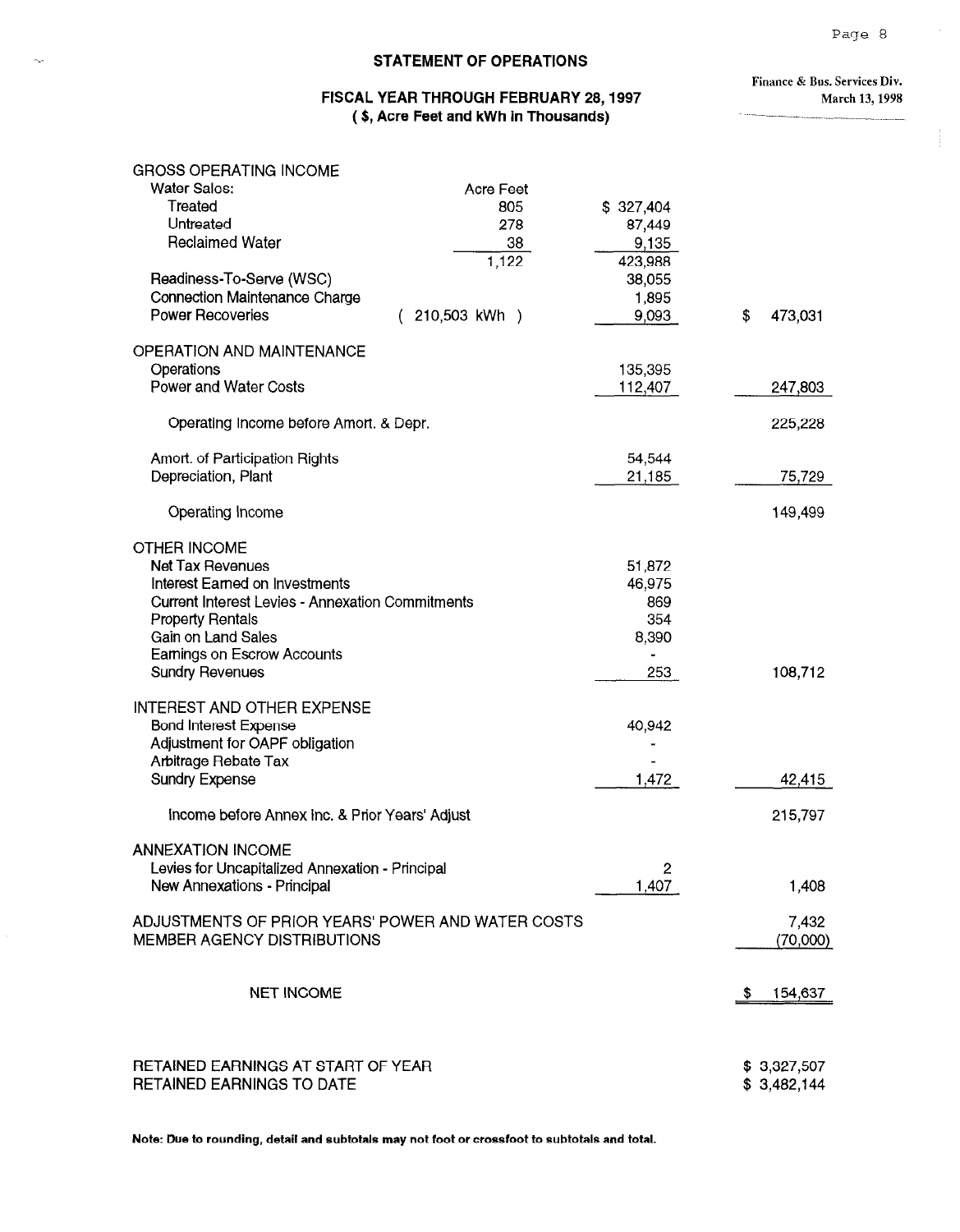# THE METROPOLITAN WATER DISTRICT OF SOUTHERN CALIFORNIA Finance & Bus. Services Div.

# PROJECTED AND ACTUAL CONSTRUCTION COSTS

(BASED ON FINAL 1997 - 1998 BUDGET FORECAST)

FEBRUARY 1998

|   | PROJECTED COSTS THROUGH 2010 ESCALATED AT 5%: TOTAL PROGRAM | \$3,906.6 |
|---|-------------------------------------------------------------|-----------|
| 羉 | <b>EXPENDITURES TO DATE (F/Y 1997-98)</b>                   | 370.2     |
|   | APPROPRIATIONS APPROVED TO DATE (F/Y 1997-98)               | 1.258.2   |



FISCAL YEAR ENDING JUNE 30,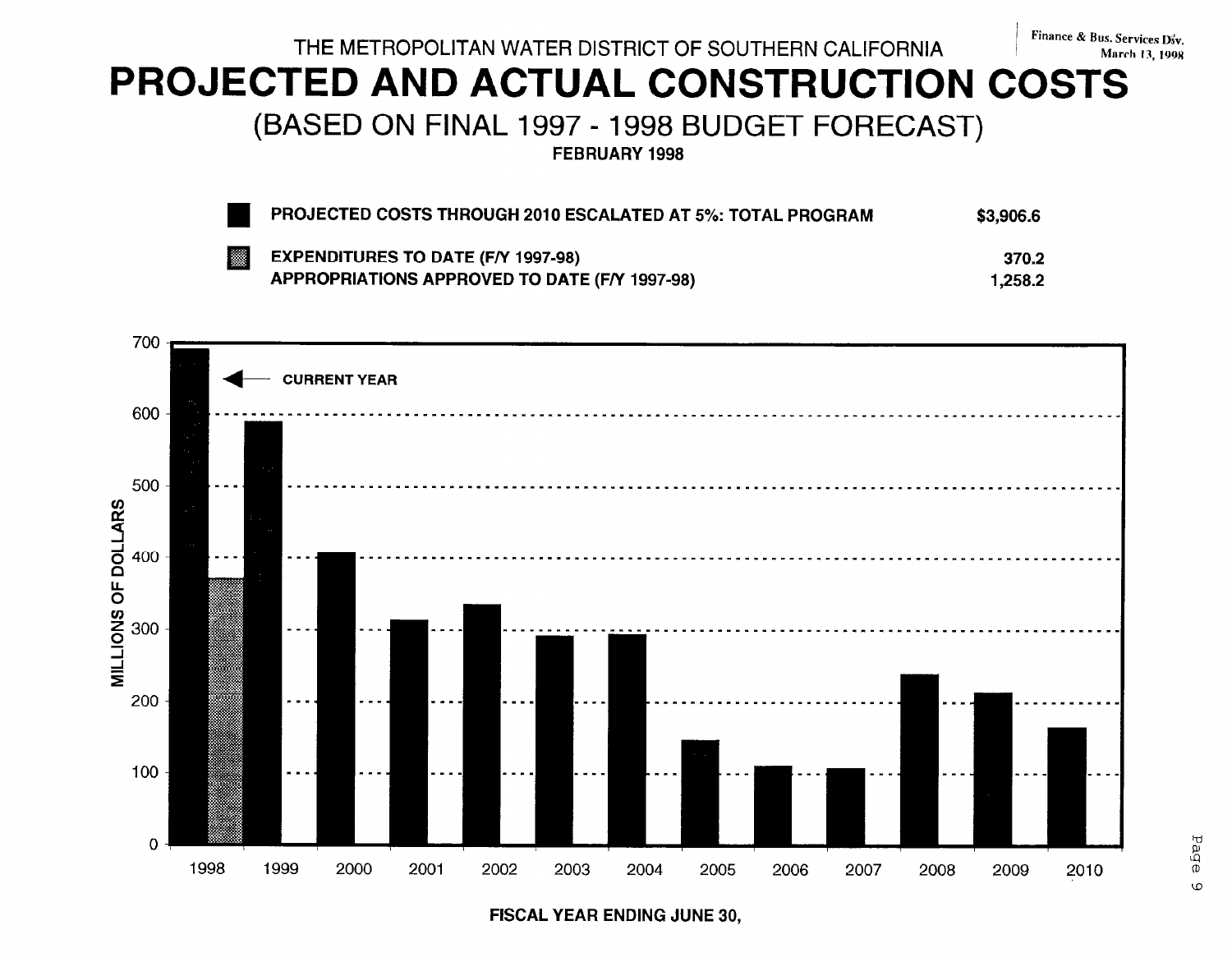# THE METROPOLITAN WATER DISTRICT OF SOUTHERN CALIFORNIA MARCH 13, 1998 PROJECTED FIXED SWC CHARGES THROUGH 2035



n TRANSPORTATION \$ 4,827 \* FROM ATTACHMENT 3, DEPARTMENT OFF-AQUEDUCT 1,218 OFF WATER RESOURCES INVOICE DATED EAST BRANCH ENLARGEMENT 915 BASED ON ORIGINAL ENTITLEMENT OF

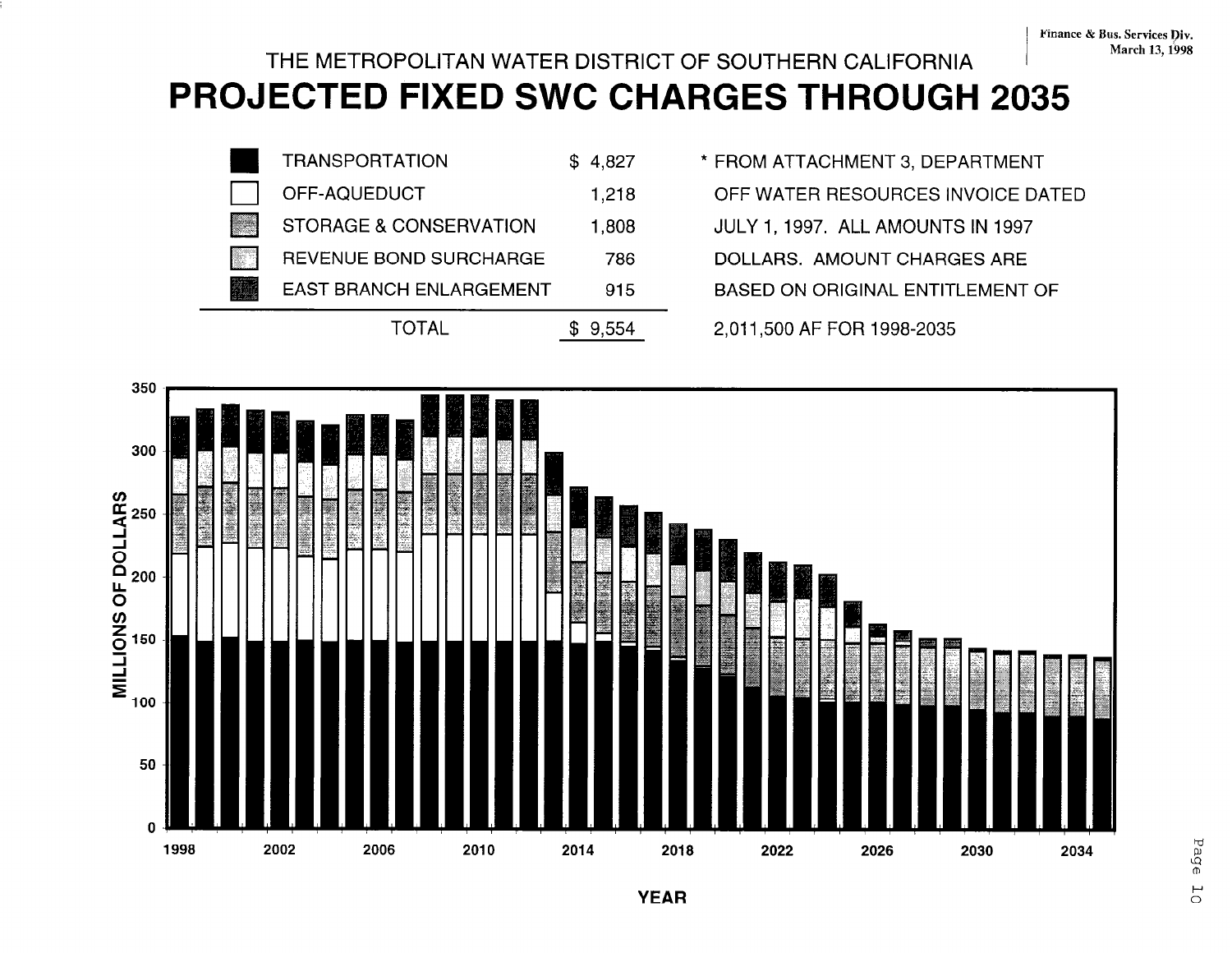# THE METROPOLITAN WATER DISTRICT OF SOUTHERN CALIFORNIA HISTORICAL CONSTRUCTION EXPENDITURES

from 7-1-66 through 6-30-97





**FISCAL YEAR ENDING JUNE 30.**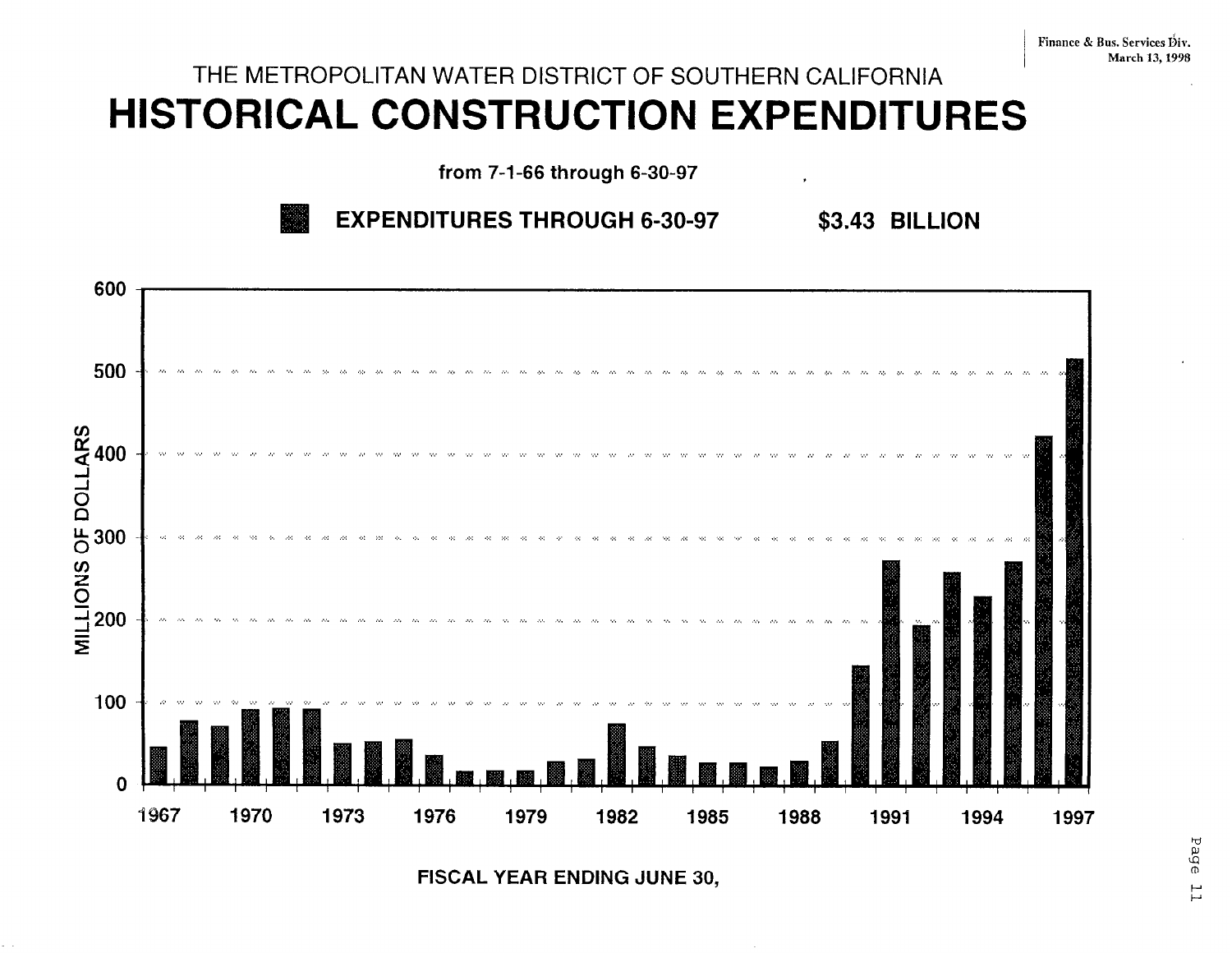

| Date:        | March 9, 1998                                                                                         |
|--------------|-------------------------------------------------------------------------------------------------------|
| To:          | <b>Board of Directors</b>                                                                             |
| <b>From:</b> | N. Gregory Taylor, General Counsel                                                                    |
| Subject:     | Review as to Eligibility of Securities Invested in by the<br>Treasurer for the Month of February 1998 |

Pursuant to Sections 2741(a) and 5101(b)(5) of the Administrative Code, this office has examined the Treasurer's Monthly Report to the Board for the month of February 1998 covering the investment of securities for that period. The reported forms of investment are within the eligible group of securities authorized by Section 5101(b)(2) of the Administrative Code, and as of the end of the month are within the percentage constraints specified in that section.

N. Gregory Taylor

SBB:mg #9186

cc: J. R. Wodraska L. H. Becker D. I. Furukawa R. N. Marumoto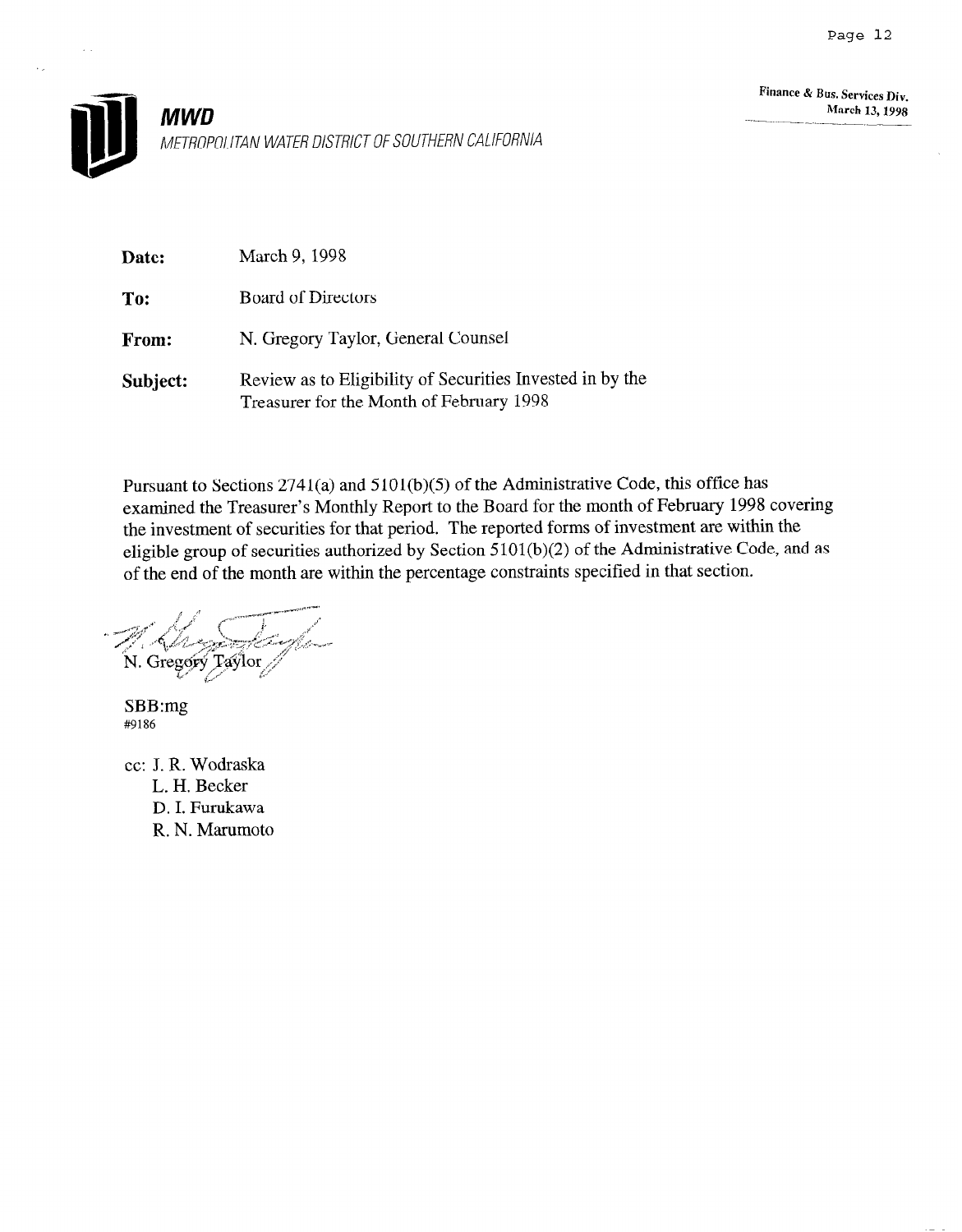

| Date:    | March 5, 1998                              |
|----------|--------------------------------------------|
| To:      | John R. Wodraska, General Manager          |
| From:    | Roger N. Marumoto, Treasurer               |
| Subject: | Treasurer's Monthly Report - February 1998 |

This letter transmits a summary report of investments and cash balances and yield comparisons for the end of the current month. A detail report of investments is filed each month with the Executive Secretary. These reports are required by Section 5 114 of the MWD Administrative Code. All of the investments comply with Chapter 5 101 of the MWD Administrative Code and the Investment Policy dated June 10, 1997.

### Interest Earnings

| Portfolio | 1 Year        |             | Fiscal Year  | Weighted Average |
|-----------|---------------|-------------|--------------|------------------|
| Yield     | Treasury Bill | Month       | to Date      | Days to Maturity |
| 6.34%     | 5.41%         | \$7,159,000 | \$48,029,000 | 416              |

|                                  |                                     |                                  | Excess of        |
|----------------------------------|-------------------------------------|----------------------------------|------------------|
|                                  | Book Value                          | Market Value                     | Market Over Cost |
| <b>Operating Funds</b>           | 390,729,000<br>S                    |                                  |                  |
| <b>State Water Contract Fund</b> | 19,283,000                          |                                  |                  |
| Debt Service Funds               | 126,502,000                         |                                  |                  |
| Rate Stabilization Funds         | 199,965,000                         |                                  |                  |
| Total                            | 736,479,000<br>S                    | 740,188,000<br>S.                |                  |
| Construction and Trust Funds     | S<br>747,068,000<br>\$1,483,547,000 | \$752,462,000<br>\$1,492,650,000 | \$9,103,000      |

Fogen premoto

Roger N. Marumoto p:\finance\treasurer\reports\mnthrpt0298.doc YC Attachments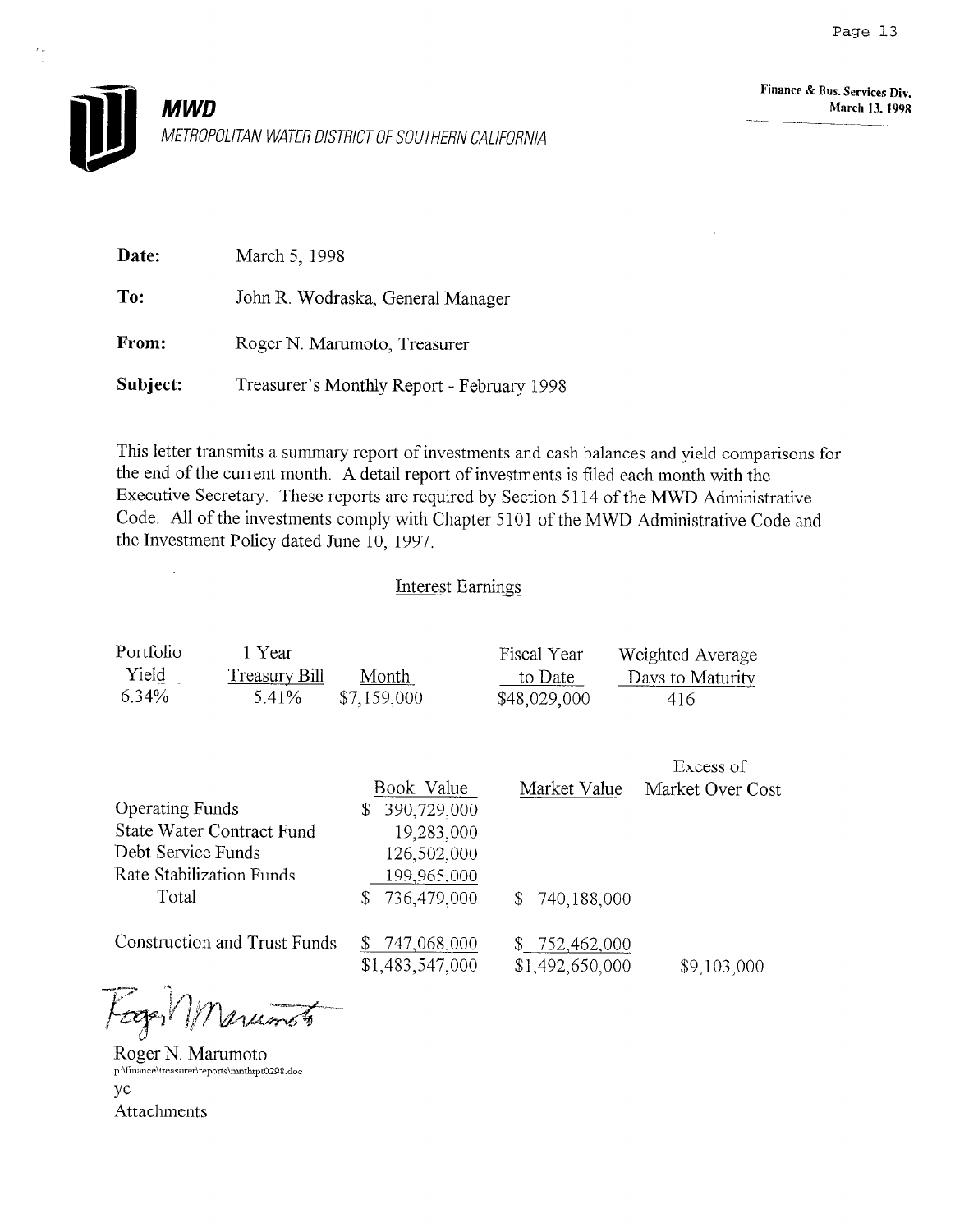#### Page 14

#### THE METROPOLITAN WATER DISTRICT OF SOUTHERN CALIFORNIA

Finance & Bus. Services Div. March 13, 1998

### Summary Report of Investment Activity & Status of Cash for the Month Ending February 28, 1998 (Shown at Book Value and \$ in Thousands)

| <b>SECURITIES:</b>                             |                         | <b>BALANCE PURCHASES SALES</b>                                    |     | <b>MATURITIES BALANCE</b>                                                                                                                                                                                                                                                                                                                        |                         |      | % of Portfolio<br>ACT. CODE |
|------------------------------------------------|-------------------------|-------------------------------------------------------------------|-----|--------------------------------------------------------------------------------------------------------------------------------------------------------------------------------------------------------------------------------------------------------------------------------------------------------------------------------------------------|-------------------------|------|-----------------------------|
| <b>U.S. TREASURY</b>                           | 3145,767                |                                                                   |     | - 「 <sub>The S</sub> out of English Research State State State State State State State State State State State State State S                                                                                                                                                                                                                     |                         | 9.8  | 100                         |
| U.S. GUARANTEES-GNMA'S                         | $\mathbb{G}_{\geq 0}$ . | $$10,144$ and $$10,144$ and $$10,144$ and $$10,144$ and $$10,144$ |     | $\sim$ \$150                                                                                                                                                                                                                                                                                                                                     | \$9,994                 | 0.8  | 100                         |
| FEDERAL AGENCIES                               | $\sigma_{\rm{eff}}$ .   |                                                                   |     | $\textbf{399,332} \hspace{0.1in} \textbf{310,488} \hspace{0.1in} \textbf{310,493} \hspace{0.1in} \textbf{310,488} \hspace{0.1in} \textbf{310,488} \hspace{0.1in} \textbf{310,488} \hspace{0.1in} \textbf{310,488} \hspace{0.1in} \textbf{310,488} \hspace{0.1in} \textbf{310,488} \hspace{0.1in} \textbf{310,488} \hspace{0.1in} \textbf{310,48$ | \$99,337                | 6.7  | 50                          |
| REPURCHASE AGREEMENTS                          |                         | $$100,616$ and $$1,116,759$ and $$1,116$                          |     | \$1,192,375                                                                                                                                                                                                                                                                                                                                      | $\sim$ \$25,000         | 1.7  | 50                          |
| <b>BANKERS' ACCEPTANCES</b>                    |                         |                                                                   |     |                                                                                                                                                                                                                                                                                                                                                  |                         | 9.6  | 40                          |
| COMMERCIAL PAPER                               |                         |                                                                   |     | $\pm$ \$331,698 \$1,600,179 $\pm$ 1 $\pm$ 51,525,208 $\pm$ \$406,669                                                                                                                                                                                                                                                                             |                         | 27.4 | 30                          |
| NEGOTIABLE CERTIFICATES<br>OF DEPOSIT          |                         |                                                                   |     | $$351,701$ $$53,412$ $$53,12$ $$67,376$                                                                                                                                                                                                                                                                                                          | \$337,737<br>$\sim 100$ | 22.8 | 30                          |
| <b>TIME DEPOSITS</b>                           |                         |                                                                   |     | $$1,799$ $$31,799$                                                                                                                                                                                                                                                                                                                               |                         | 0.1  |                             |
| <b>SHARES OF BENEFICIAL</b><br><b>INTEREST</b> |                         |                                                                   |     | The posses of the company of the company of the second property of the second property of the second property of the second property of the second property of the second property of the second property of the second proper                                                                                                                   |                         | 0.0  | 15                          |
| LOCAL AGENCY INVESTMENT<br>FUND - CALIFORNIA   |                         |                                                                   |     | - 2011년 <b>\$13,000</b> 발표 - 1206년 동안 별 - 1월, 1006년 1월, 1006년 <b>\$13,000</b> .                                                                                                                                                                                                                                                                  |                         | 0.9  |                             |
| MEDIUM TERM NOTES                              |                         |                                                                   |     | $$202,421$ $$56,178$ $$1.11$ $$56,178$ $$1.11$ $$7,452$ $$251,147$                                                                                                                                                                                                                                                                               |                         | 16.9 | 20                          |
| ASSET-BACKED SECURITIES                        |                         |                                                                   |     | <b>347,459 33,809 33,809 31,418 349,850</b>                                                                                                                                                                                                                                                                                                      |                         | 3.4  | 10                          |
| MUNICIPAL BONDS                                |                         | $\mathbb{S}1.491$                                                 |     | \$24                                                                                                                                                                                                                                                                                                                                             | \$1,467                 | 0.1  |                             |
| <b>SUBTOTAL</b>                                | \$1,570,518             | $\overline{82,849,275}$                                           | \$0 | \$2,936,246                                                                                                                                                                                                                                                                                                                                      | $$1,483,547$   100.0    |      |                             |
| CASH:                                          |                         |                                                                   |     |                                                                                                                                                                                                                                                                                                                                                  |                         |      |                             |
| DEMAND ACCOUNTS                                |                         | $$488$ $$312$ $$312$                                              |     |                                                                                                                                                                                                                                                                                                                                                  | $$800 \,$               |      |                             |
| PETTY CASH                                     | \$10                    |                                                                   |     | " 我们 2000年4月最近, 4月程 - 2001最大                                                                                                                                                                                                                                                                                                                     | \$10                    |      | (A)                         |
| LESS OVERNIGHT INVEST.                         |                         |                                                                   |     | $(\$6,253)$ (\$2,702) (38,955)                                                                                                                                                                                                                                                                                                                   |                         |      | (B)                         |
| <b>SUBTOTAL</b>                                | $($ \$5,755) $ $        | ( \$2,390)                                                        | \$0 | \$0                                                                                                                                                                                                                                                                                                                                              | $($ \$8,145 $)$         |      |                             |
| TOTAL                                          | \$1,564,763             | \$2,846,885                                                       | \$0 | \$2,936,246                                                                                                                                                                                                                                                                                                                                      | \$1,475,402             |      |                             |

A) Petty Cash, \$10,000

 $\ddot{\phantom{a}}$ 

 $\lambda_{\rm in}$ 

B) Includes investment of outstanding checks.

Note: Sales and Purchases may contain internal transfers.

Note: Excludes \$138,202,302 in cash and securities held in escrow for the District's crossover refunding bonds.